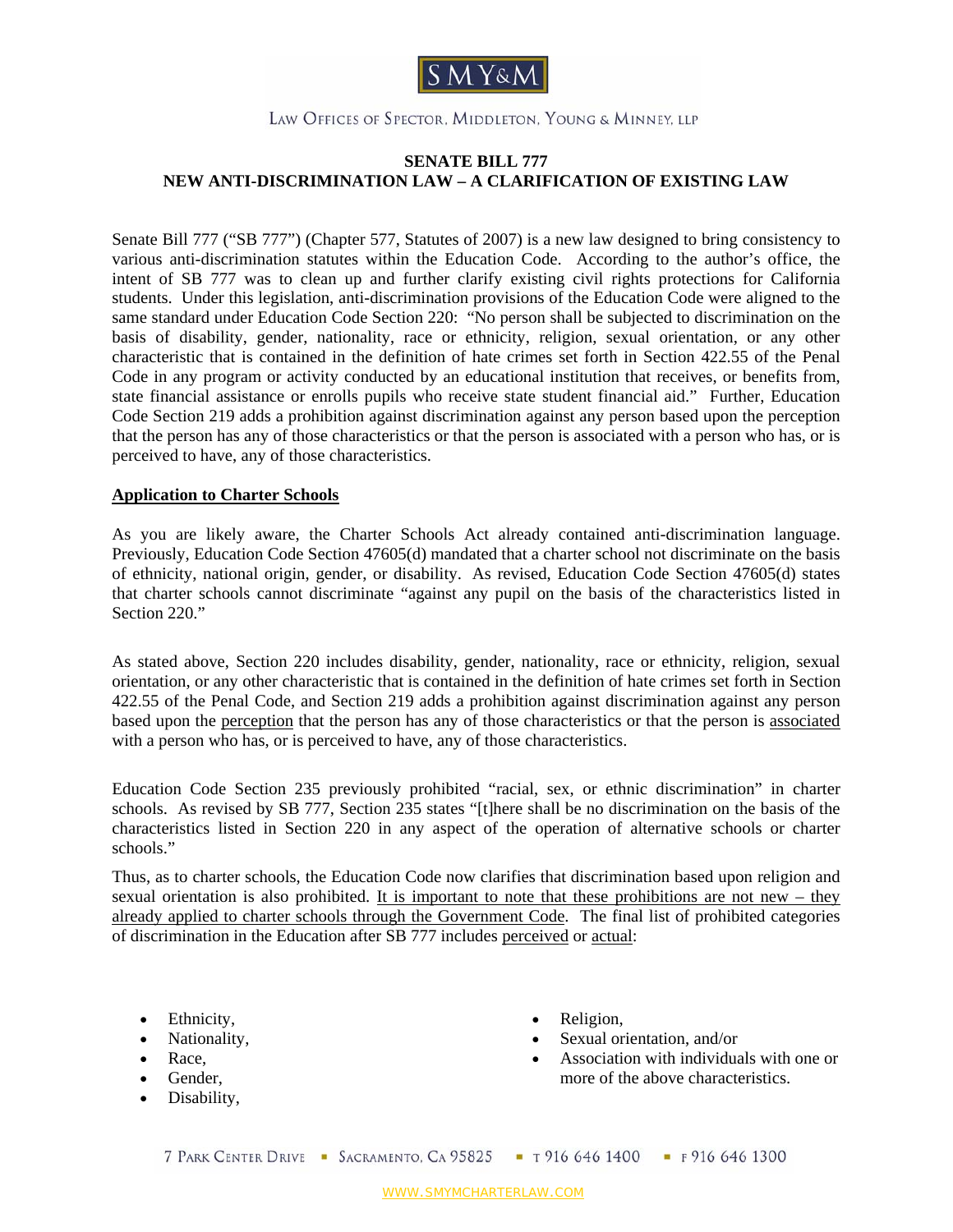

# LAW OFFICES OF SPECTOR, MIDDLETON, YOUNG & MINNEY, LLP

The following definitions of these characteristics are provided by statute:

| Section | Term                      | Definition                                                             |
|---------|---------------------------|------------------------------------------------------------------------|
| 210.1   | Disability                | mental and physical disability as defined in Section 12926 of the      |
|         |                           | Government Code                                                        |
| 210.7   | Gender                    | sex, and includes a person's gender identity and gender related        |
|         |                           | appearance and behavior whether or not stereotypically associated      |
|         |                           | with the person's assigned sex at birth                                |
| 212     | Nationality               | citizenship, country of origin, and national origin                    |
| 212.1   | Race or Ethnicity         | ancestry, color, ethnic group identification, and ethnic background.   |
| 212.3   | Religion                  | all aspects of religious belief, observance, and practice and includes |
|         |                           | agnosticism and atheism                                                |
| 212.6   | <b>Sexual Orientation</b> | heterosexuality, homosexuality, or bisexuality                         |
|         |                           |                                                                        |

#### **Status of the Legislation**

SB 777 is chaptered, signed by the Governor and went into effect on January 1, 2008.

A number of advocacy organizations opposed SB 777, including the California Family Council, the Capitol Resource Institute and the Campaign for Children and Families (collectively "Opposition"). Members of the Opposition has scheduled student walk-outs, filed a lawsuit which is still unresolved, and is currently attempting to qualify for a referendum. Members of the Opposition have argued that day-today operations of public schools will be impacted by SB 777. The Opposition to SB 777 is arguing that the new law will require, among other things, the following:

• Schools will be required to ensure that textbooks include historical references to homosexual, transgender, transsexual and bisexual figures.

• Schools will be required to allow boys to use the girl's restroom if they claim to identify with the female gender.

The California Department of Education ("CDE") has issued the following statement on SB 777 in response to the efforts of one of the members of the Opposition to encourage a student walk-out:

"*SB 777 simplifies and clarifies existing civil rights protections for California students. It does not expand civil rights protections in the California Education Code, but it does clarify just what those protections include by providing an explicit and clear list of all the prohibited bases of discrimination in publicly funded kindergarten through grade twelve schools. SB 777 also updates the more specific prohibitions against discrimination scattered throughout the law to reference Education Code sections 220 and 66270."* 

The Opposition against SB 777 is attempting to stall SB 777 by referendum. If they are able to gather and submit 433,971 signatures of registered voters to county elections officials by January 10, 2008 and if the signatures are verified by elections officials, the referendum will appear on a statewide ballot allowing